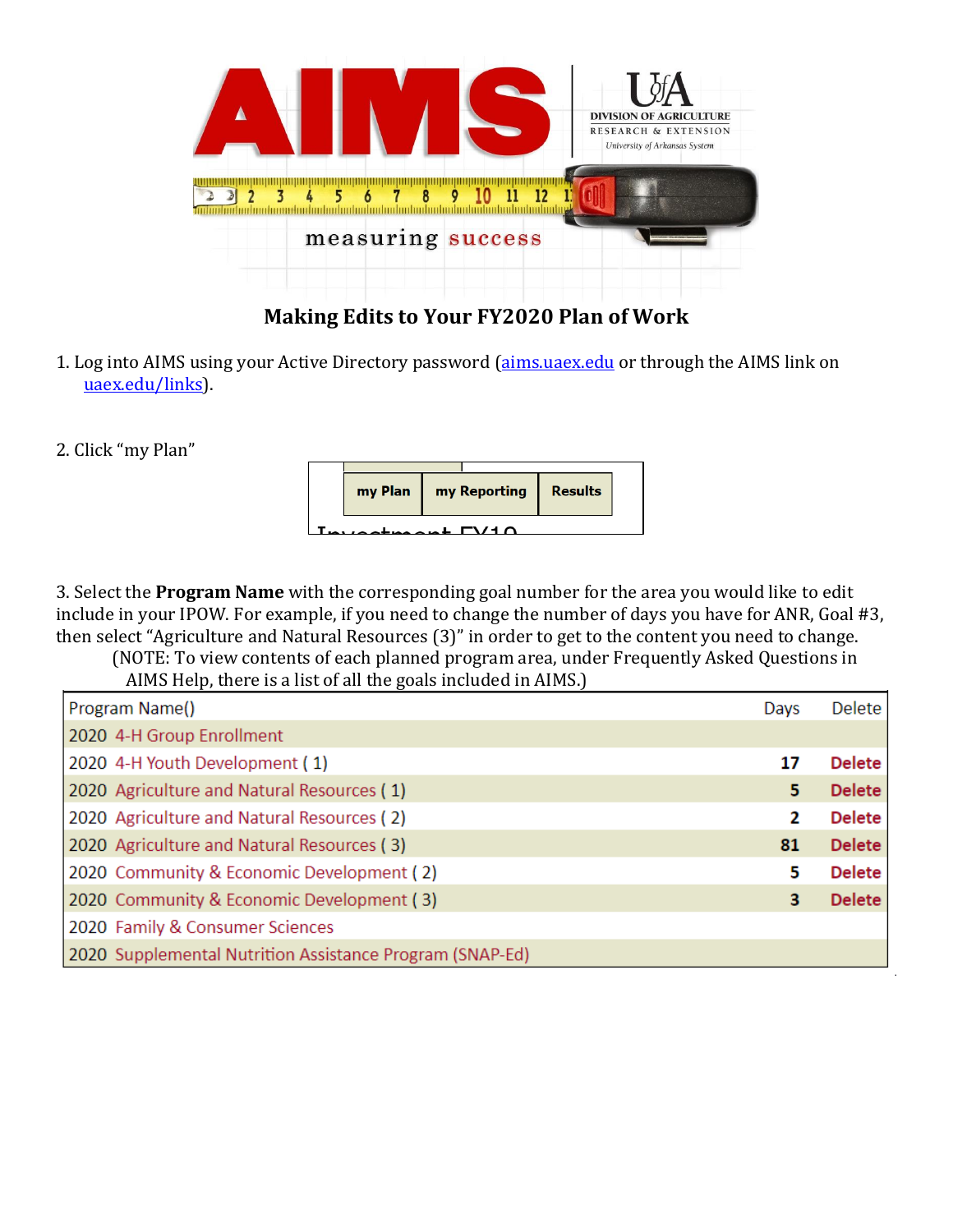## 4. Select the **Goal Number** to be edited. <del>aun bevelopment</del>

FY2020 4-H Youth Development: Enriching Arkansas children's lives through 4-H Positive Youth Development priority programs, activities and volunteer development. Goal# 1

5. Make any edits needed to the goal or objectives.

Remember, to add a new objective, fill in/select the following:

- A. **Projected Audience Number** (how many do you think you will reach in this objective?)
- B. **Projected Audience Type** (who do you think you will target in this objective?)
- C**. Direct Methods** (how do you think you will reach clientele?)

NOTE: Hold down the CTRL key to select multiple choices (i.e. audience and methods).

Obj.# 1 4-H Healthy Living Programs (Non Snap Ed/EFNEP) will increase knowledge and skills to lead healthy lives that balance physical, emotional and social health. Specialist Contact: Laura Balis -Ibalis@uaex.edu

| <b>Projected Audience Number:</b><br>Δ                                                                                                                                                                                |  |  |  |  |
|-----------------------------------------------------------------------------------------------------------------------------------------------------------------------------------------------------------------------|--|--|--|--|
| <b>Projected Audience Type:</b><br>B<br><b>Adults</b><br><b>Volunteers</b><br>Youth                                                                                                                                   |  |  |  |  |
| <b>Direct Methods</b><br>C<br>Demonstrations<br><b>Educational Class: One session</b><br><b>Educational Class: Series 2-4 sessions</b><br><b>Educational Class: Series 5 or more sessions</b><br>Farm/Landowner Visit |  |  |  |  |